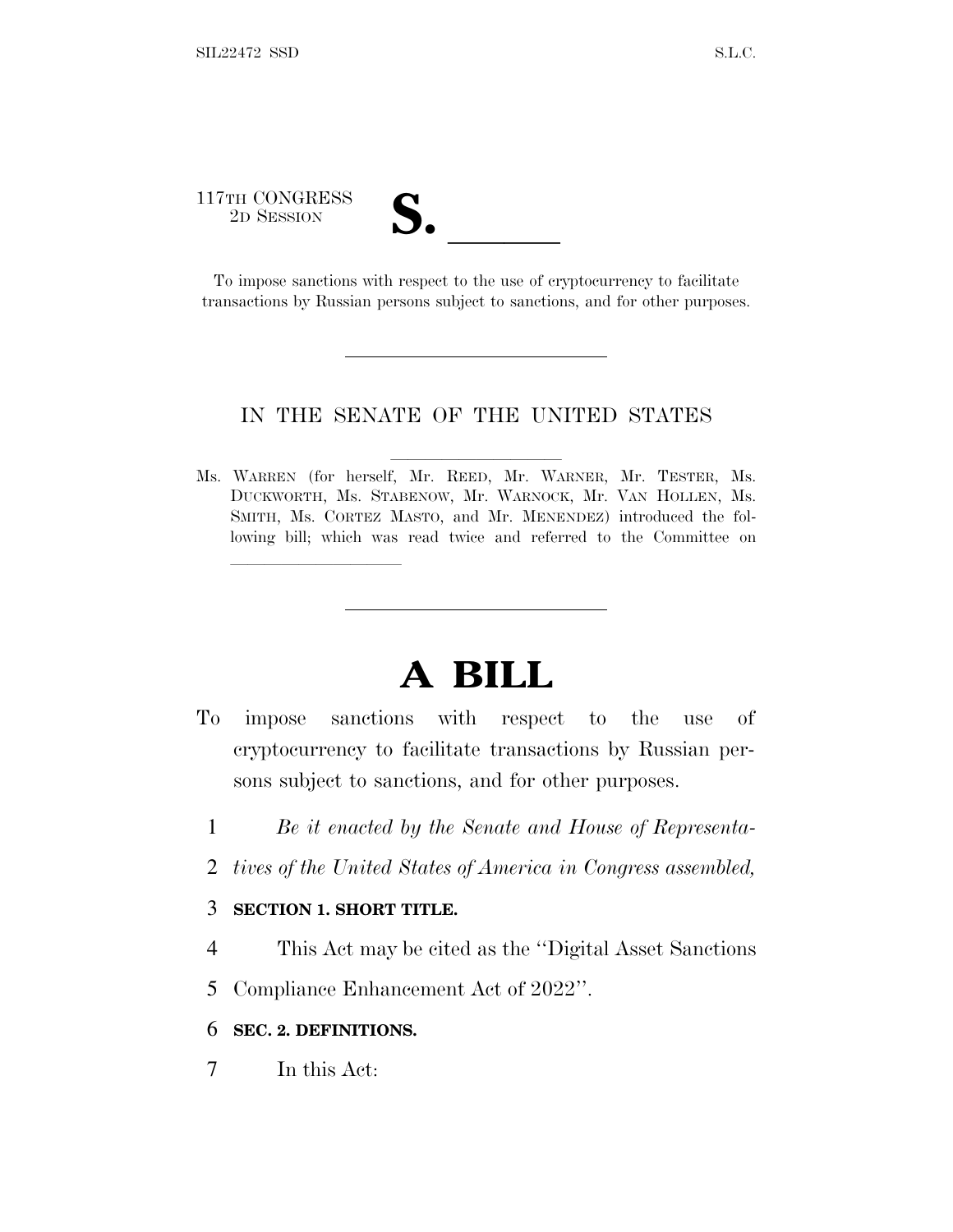| $\mathbf{1}$   | (1) APPROPRIATE CONGRESSIONAL COMMIT-                 |
|----------------|-------------------------------------------------------|
| $\overline{2}$ | TEES AND LEADERSHIP.—The term "appropriate            |
| 3              | congressional committees and leadership" means—       |
| $\overline{4}$ | (A) the Committee on Banking, Housing,                |
| 5              | and Urban Affairs, the Committee on Foreign           |
| 6              | Relations, and the majority and minority lead-        |
| 7              | ers of the Senate; and                                |
| 8              | (B) the Committee on Financial Services,              |
| 9              | the Committee on Foreign Affairs, and the             |
| 10             | speaker, the majority leader, and the minority        |
| 11             | leader of the House of Representatives.               |
| 12             | (2) DIGITAL ASSETS.—The term "digital as-             |
| 13             | sets" means any digital representation of value, fi-  |
| 14             | nancial assets and instruments, or claims that are    |
| 15             | used to make payments or investments, or to trans-    |
| 16             | mit or exchange funds or the equivalent thereof, that |
| 17             | are issued or represented in digital form through the |
| 18             | use of distributed ledger technology.                 |
| 19             | (3) DIGITAL ASSET TRADING PLATFORM.—The               |
| 20             | term "digital asset trading platform" means a per-    |
| 21             | son, or group of persons, that operates as an ex-     |
| 22             | change or other trading facility for the purchase,    |
| 23             | sale, lending, or borrowing of digital assets.        |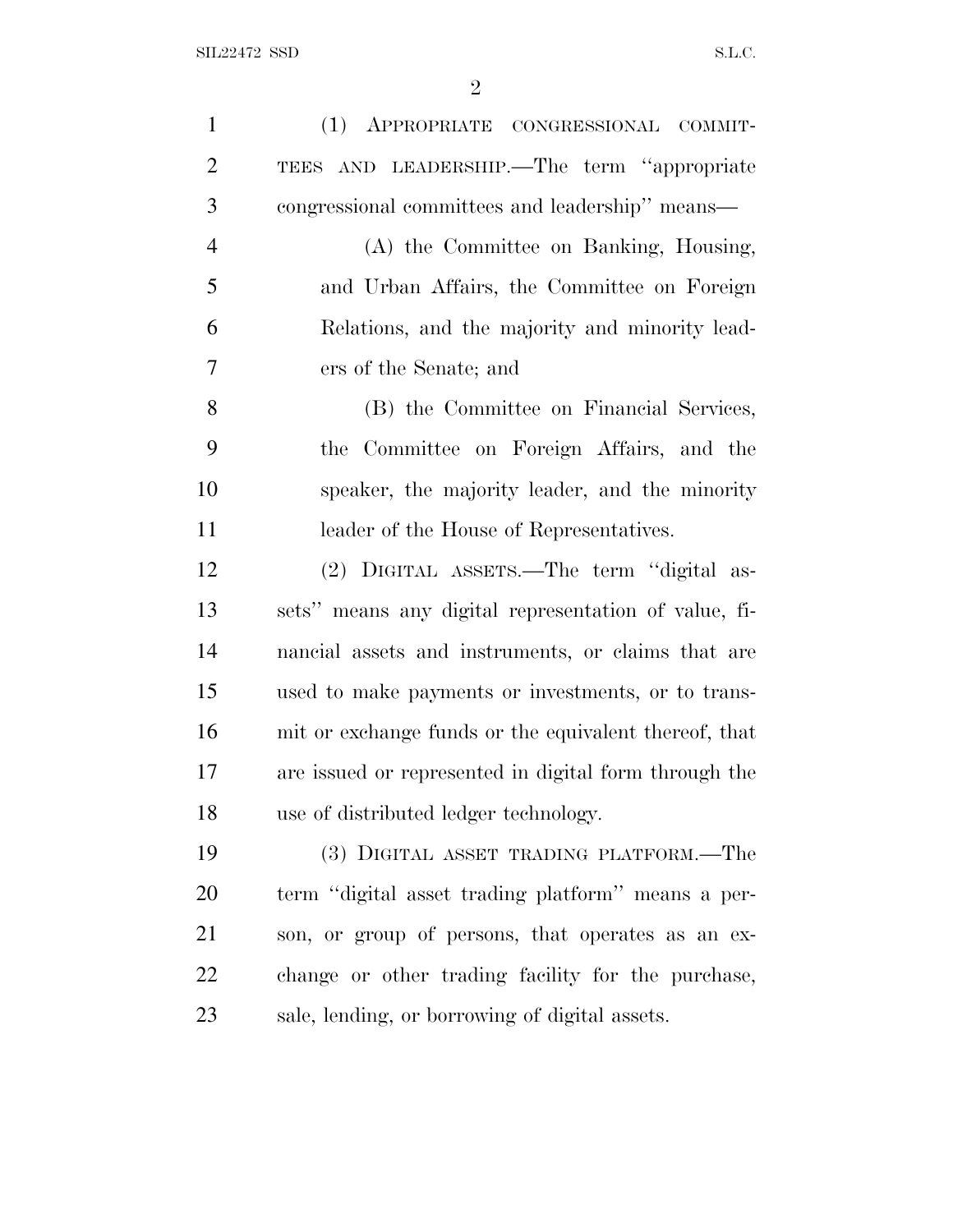| $\mathbf{1}$   | (4)<br>DIGITAL<br><b>ASSET</b><br><b>TRANSACTION</b> |
|----------------|------------------------------------------------------|
| $\overline{2}$ | FACILITATOR.—The term "digital asset transaction     |
| 3              | facilitator" means—                                  |
| $\overline{4}$ | (A) any person, or group of persons, that            |
| 5              | significantly and materially facilitates the pur-    |
| 6              | chase, sale, lending, borrowing, exchange, cus-      |
| 7              | tody, holding, validation, or creation of digital    |
| 8              | assets on the account of others, including any       |
| 9              | communication protocol, decentralized finance        |
| 10             | technology, smart contract, or other software,       |
| 11             | including open-source computer code—                 |
| 12             | (i) deployed through the use of dis-                 |
| 13             | tributed ledger or any similar technology;           |
| 14             | and                                                  |
| 15             | that provides a mechanism for<br>(ii)                |
| 16             | multiple users to purchase, sell, lend, bor-         |
| 17             | row, or trade digital assets; and                    |
| 18             | (B) any person, or group of persons, that            |
| 19             | the Secretary of the Treasury otherwise deter-       |
| 20             | mines to be significantly and materially facili-     |
| 21             | tating digital assets transactions in violation of   |
| 22             | sanctions.                                           |
| 23             | (5) FOREIGN PERSON.—The term "foreign per-           |
| 24             | son" means an individual or entity that is not a     |
| 25             | United States person.                                |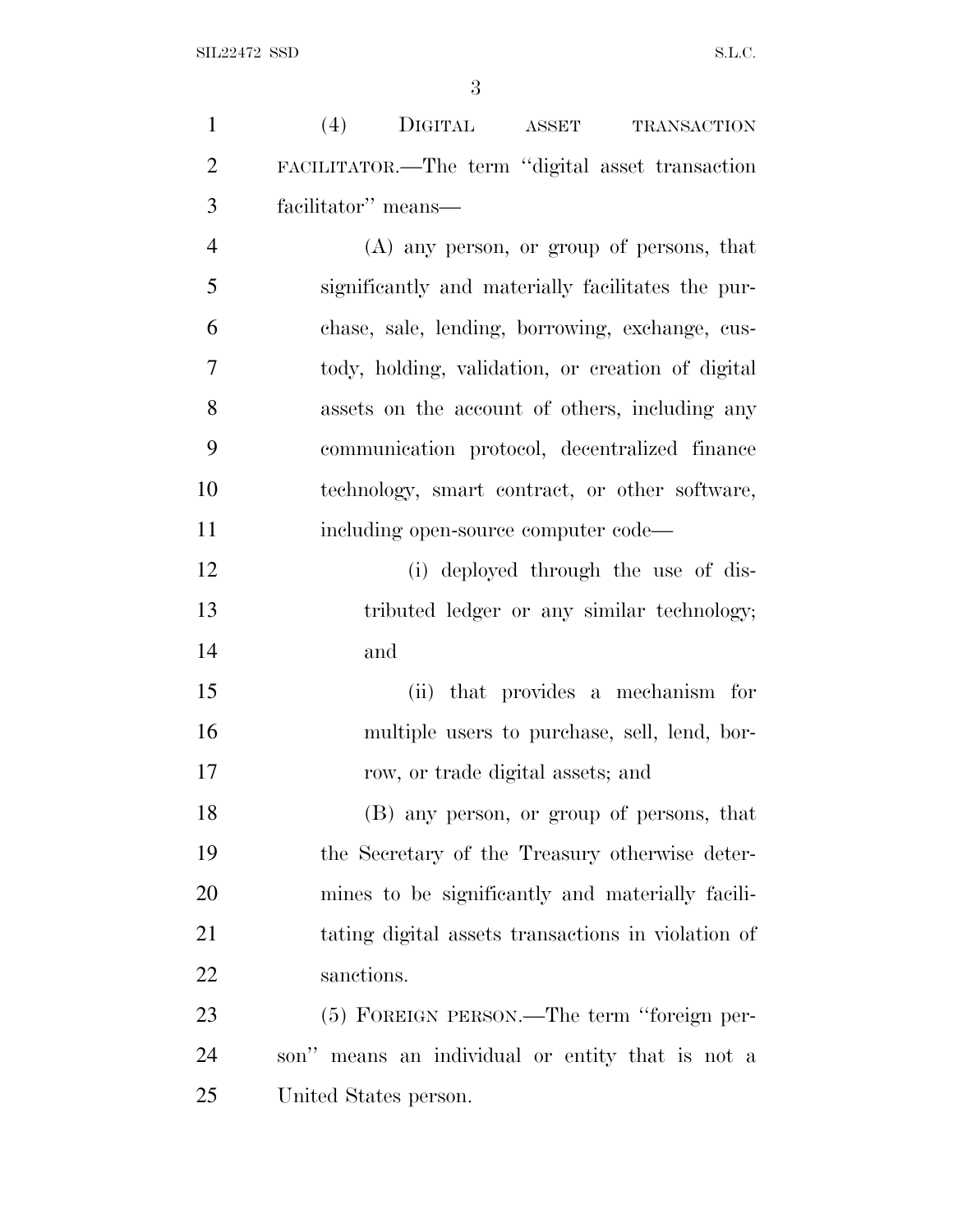| $\mathbf{1}$   | (6) UNITED STATES PERSON.—The term                        |
|----------------|-----------------------------------------------------------|
| $\overline{2}$ | "United States person" means—                             |
| 3              | (A) an individual who is a United States                  |
| $\overline{4}$ | citizen or an alien lawfully admitted for perma-          |
| 5              | nent residence to the United States; or                   |
| 6              | (B) an entity organized under the laws of                 |
| 7              | the United States or any jurisdiction within the          |
| 8              | United States, including a foreign branch of              |
| 9              | such an entity.                                           |
| 10             | SEC. 3. IMPOSITION OF SANCTIONS WITH RESPECT TO THE       |
| 11             | USE OF DIGITAL ASSETS TO FACILITATE                       |
| 12             | TRANSACTIONS BY RUSSIAN PERSONS SUB-                      |
|                |                                                           |
| 13             | <b>JECT TO SANCTIONS.</b>                                 |
| 14             | (a) REPORT REQUIRED.—Not later than 90 days               |
| 15             | after the date of the enactment of this Act, and periodi- |
| 16             | cally thereafter as necessary, the President shall submit |
| 17             | to Congress a report identifying any foreign person that— |
| 18             | (1) operates a digital asset trading platform or          |
| 19             | is a digital asset transaction facilitator; and           |
| 20             | $(2)(A)$ has significantly and materially assisted,       |
| 21             | sponsored, or provided financial, material, or techno-    |
| 22             | logical support for, or goods or services to or in sup-   |
| 23             | port of any person with respect to which sanctions        |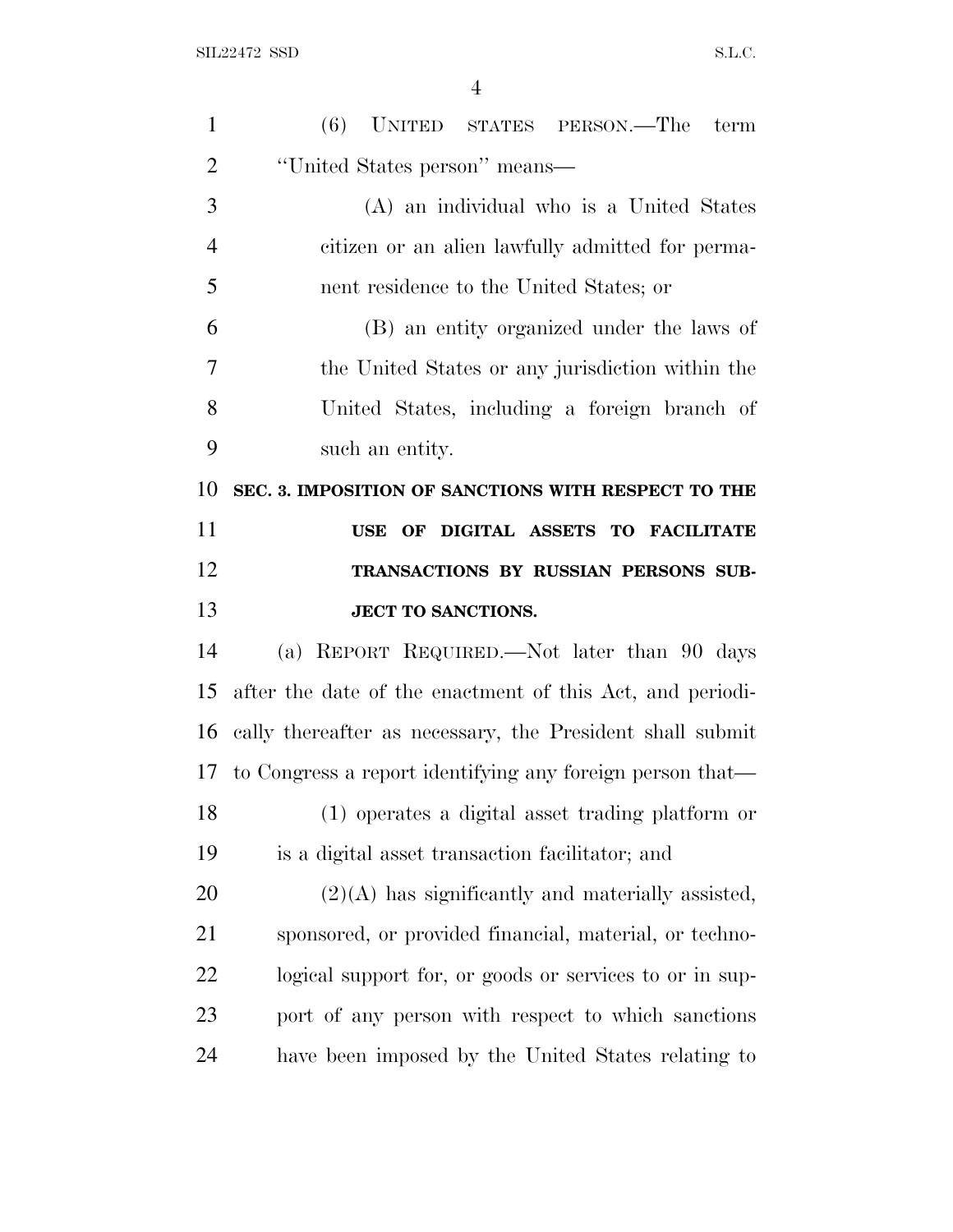the Russian Federation, including by facilitating transactions that evade such sanctions; or

 (B) is owned or controlled by, or acting or pur- porting to act for or on behalf of any person with respect to which sanctions have been imposed by the United States relating to the Russian Federation.

 (b) IMPOSITION OF SANCTIONS.—The President may exercise all of the powers granted to the President under the International Emergency Economic Powers Act (50 U.S.C. 1701 et seq.) to the extent necessary to block and prohibit all transactions in property and interests in prop- erty of a foreign person identified in a report submitted under subsection (a) if such property and interests in property are in the United States, come within the United States, or are or come within the possession or control of a United States person.

(c) IMPLEMENTATION; PENALTIES.—

 (1) IMPLEMENTATION.—The President may ex- ercise all authorities provided under sections 203 and 205 of the International Emergency Economic Powers Act (50 U.S.C. 1702 and 1704) to carry out this section.

 (2) PENALTIES.—A person that violates, at- tempts to violate, conspires to violate, or causes a violation of this section or any regulation, license, or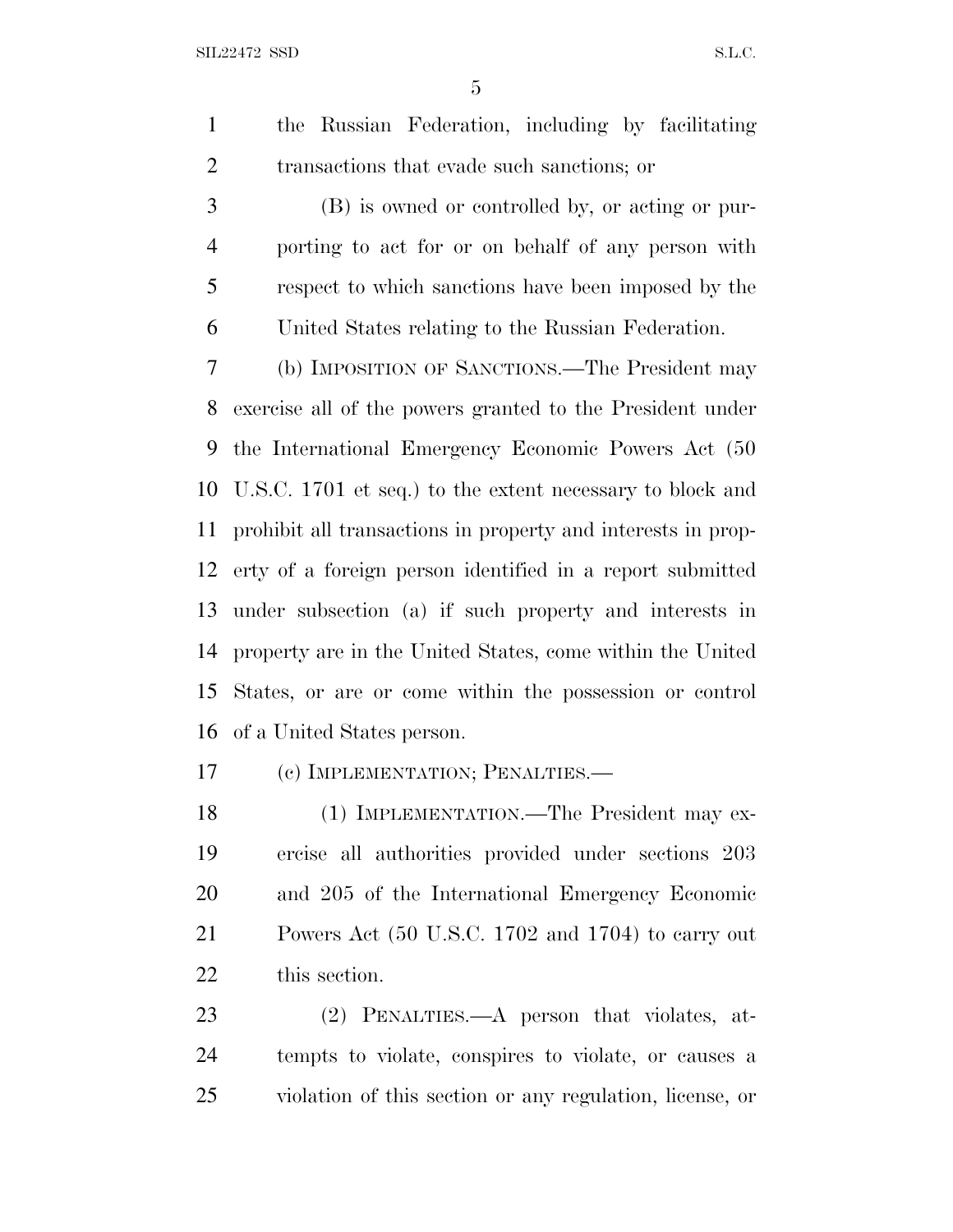| $\mathbf{1}$   | order issued to carry out this section shall be subject  |
|----------------|----------------------------------------------------------|
| $\overline{2}$ | to the penalties set forth in subsections (b) and $(c)$  |
| 3              | of section 206 of the International Emergency Eco-       |
| $\overline{4}$ | nomic Powers Act (50 U.S.C. 1705) to the same ex-        |
| 5              | tent as a person that commits an unlawful act de-        |
| 6              | scribed in subsection (a) of that section.               |
| 7              | (d) NATIONAL SECURITY WAIVER.—The President              |
| 8              | may waive the imposition of sanctions under this section |
| 9              | with respect to a person if the President—               |
| 10             | (1) determines that such a waiver is in the na-          |
| 11             | tional security interests of the United States; and      |
| 12             | (2) submits to Congress a notification of the            |
| 13             | waiver and the reasons for the waiver.                   |
| 14             | (e) EXCEPTIONS.—                                         |
| 15             | (1)<br>EXCEPTION FOR INTELLIGENCE<br>ACTIVI-             |
| 16             | TIES.—This section shall not apply with respect to       |
| 17             | activities subject to the reporting requirements         |
| 18             | under title V of the National Security Act of 1947       |
| 19             | (50 U.S.C. 3091 et seq.) or any authorized intel-        |
| 20             | ligence activities of the United States.                 |
| 21             | (2) EXCEPTION RELATING TO IMPORTATION OF                 |
| 22             | GOODS.                                                   |
| 23             | (A) IN GENERAL.—The authority to block                   |
| 24             | and prohibit all transactions in all property and        |
| 25             | interests in property under subsection (b) shall         |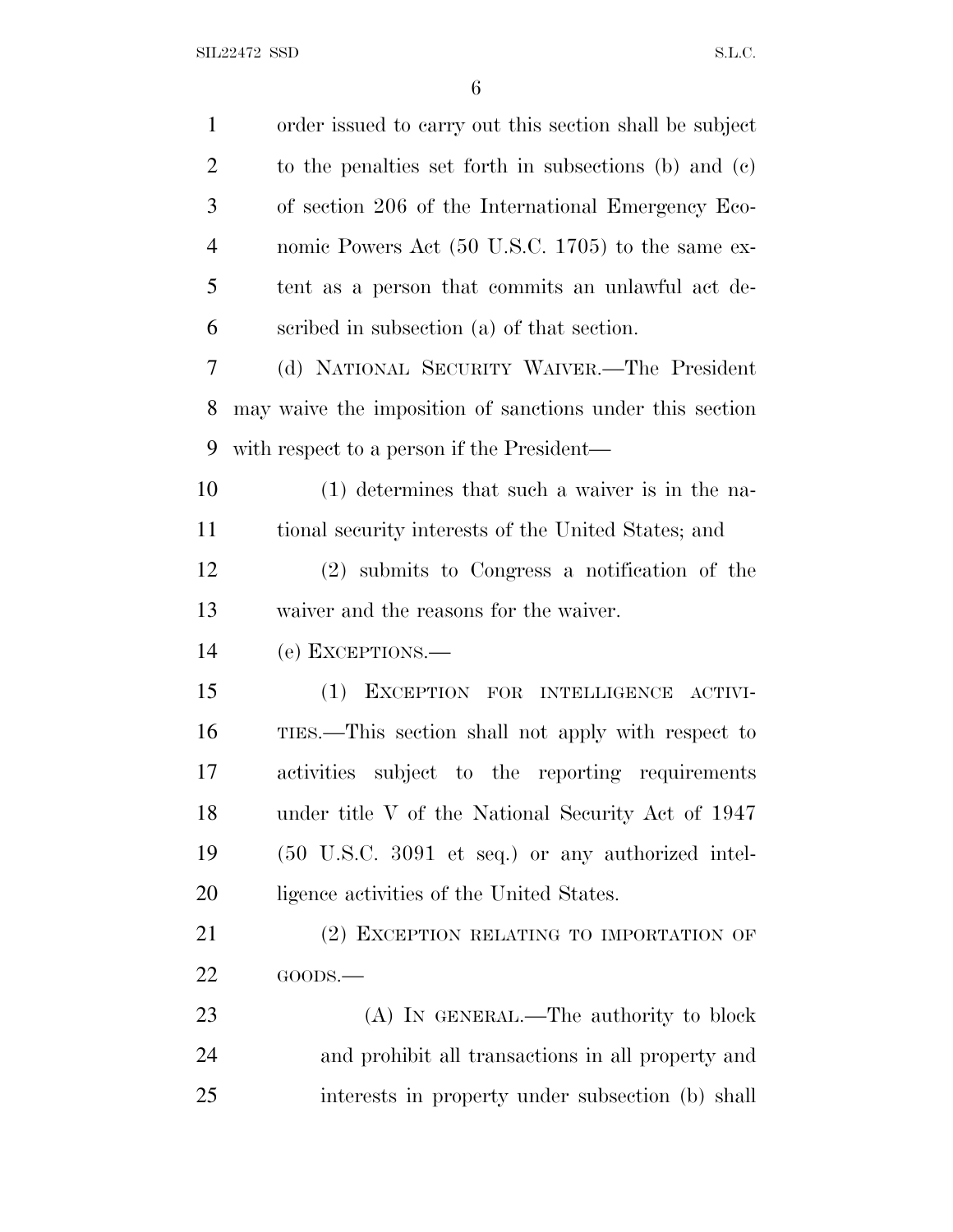| $\mathbf{1}$   | not include the authority or a requirement to                  |
|----------------|----------------------------------------------------------------|
| $\overline{2}$ | impose sanctions on the importation of goods.                  |
| 3              | (B) GOOD.—In this paragraph, the term                          |
| $\overline{4}$ | "good" means any article, natural or manmade                   |
| 5              | substance, material, supply or manufactured                    |
| 6              | product, including inspection and test equip-                  |
| $\overline{7}$ | ment, and excluding technical data.                            |
| 8              | SEC. 4. DISCRETIONARY PROHIBITION OF TRANSACTIONS.             |
| 9              | The Secretary of the Treasury may require that no              |
| 10             | digital asset trading platform or digital asset transaction    |
| 11             | facilitator that does business in the United States transact   |
| 12             | with, or fulfill transactions of, digital asset addresses that |
| 13             | are known to be, or could reasonably be known to be, af-       |
| 14             | filiated with persons headquartered or domiciled in the        |
| 15             | Russian Federation if the Secretary-                           |
| 16             | (1) determines that exercising such authority is               |
| 17             | important to the national interest of the United               |
| 18             | States; and                                                    |
| 19             | $(2)$ not later than 90 days after exercising the              |
| 20             | authority described in paragraph (1), submits to the           |
| 21             | appropriate congressional committees and leadership            |
| 22             | a report on the basis for any determination under              |
|                |                                                                |

that paragraph.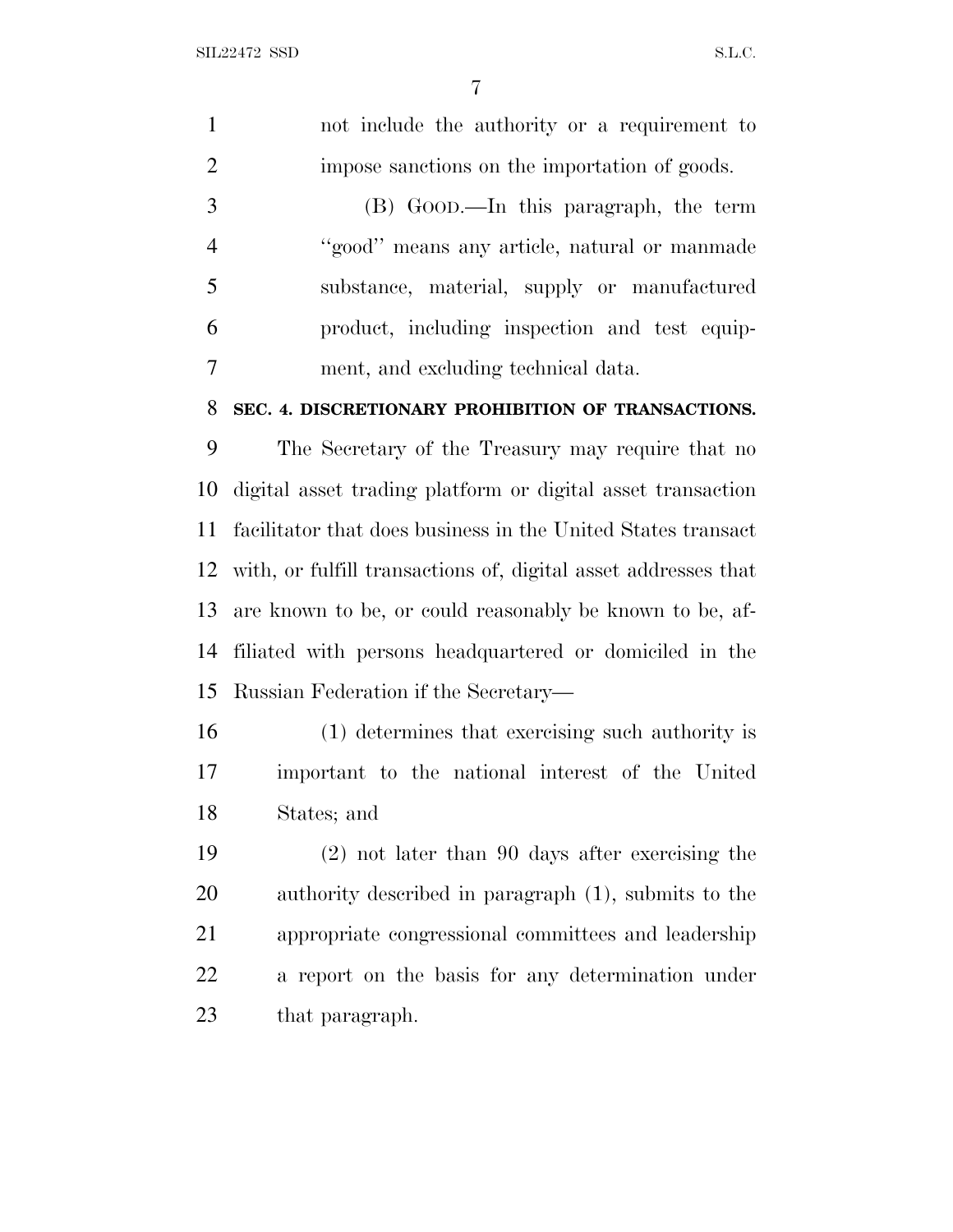SIL22472 SSD S.L.C.

### **SEC. 5. TRANSACTION REPORTING.**

 Not later than 120 days after the date of enactment of this Act, the Financial Crimes Enforcement Network shall require United States persons engaged in a trans- action with a value greater than \$10,000 in digital assets through 1 or more accounts outside of the United States to file a report described in section 1010.350 of title 31, Code of Federal Regulations, using the form described in that section, in accordance with section 5314 of title 31, United States Code.

#### **SEC. 6. REPORTS.**

 (a) I<sup>N</sup> GENERAL.—Not later than 120 days after the date of enactment of this Act, the Secretary of the Treas- ury shall submit to the appropriate congressional commit- tees and leadership a report on the progress of the Depart- ment of the Treasury in carrying out this Act, including any resources needed by the Department to improve im- plementation and progress in coordinating with govern- ments of countries that are allies or partners of the United States.

 (b) OTHER REPORTS.—Not later than 120 days after the date of enactment of this Act, and every year there- after, the Secretary of the Treasury shall submit to the appropriate congressional committees and leadership and make publicly available a report identifying the digital asset trading platforms that the Office of Foreign Assets